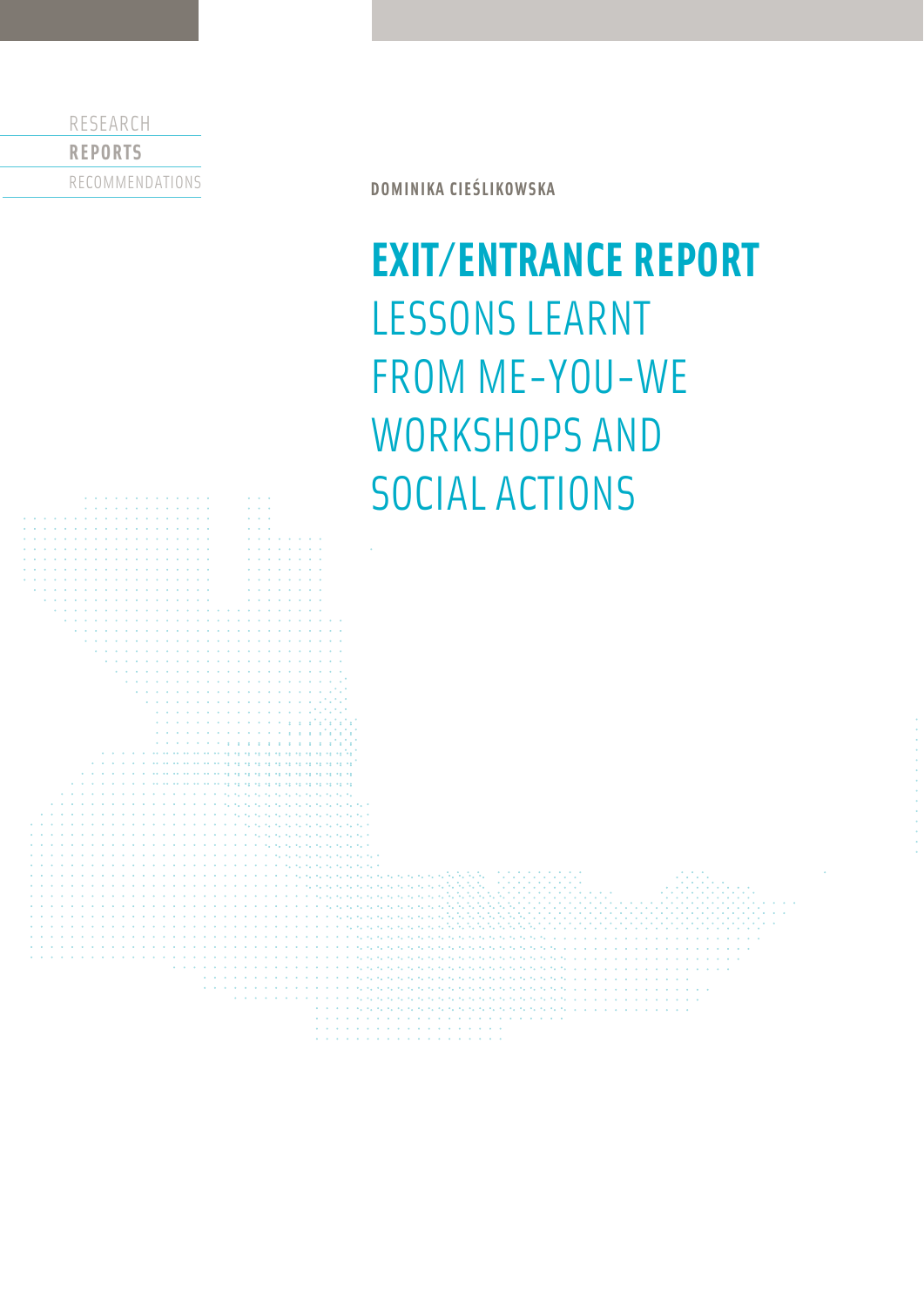INSTITUTE OF PUBLIC AFFAIRS European Programme

The report was published in the framework of the project "Empowering Communities in Europe" led by the British Council in cooperation with: Multi Kulti Collective (Bulgaria), Centre for Peace Studies (Croatia), People in Need (Czech Republic), Menedek Hungarian Association for Migrants (Hungary), Institute of Public Affairs (Poland), Romanian National Council for Refugees (Romania), Milan Simecka Foundation (Slovakia)



All rights reserved. No part of this report may be printed or reproduced without the permission of the publisher or quoting the source.

© Copyright: British Council, Warszawa 2018

Published by: Foundation Institute of Public Affairs/Fundacja Instytut Spraw Publicznych 00-031 Warsaw, Szpitalna Str. 5 / 22 tel.: (+48 22) 55 64 260, fax: (+48 22) 55 64 262 e-mail: isp@isp.org.pl, www.isp.org.pl

Typesetting: Rafał Załęski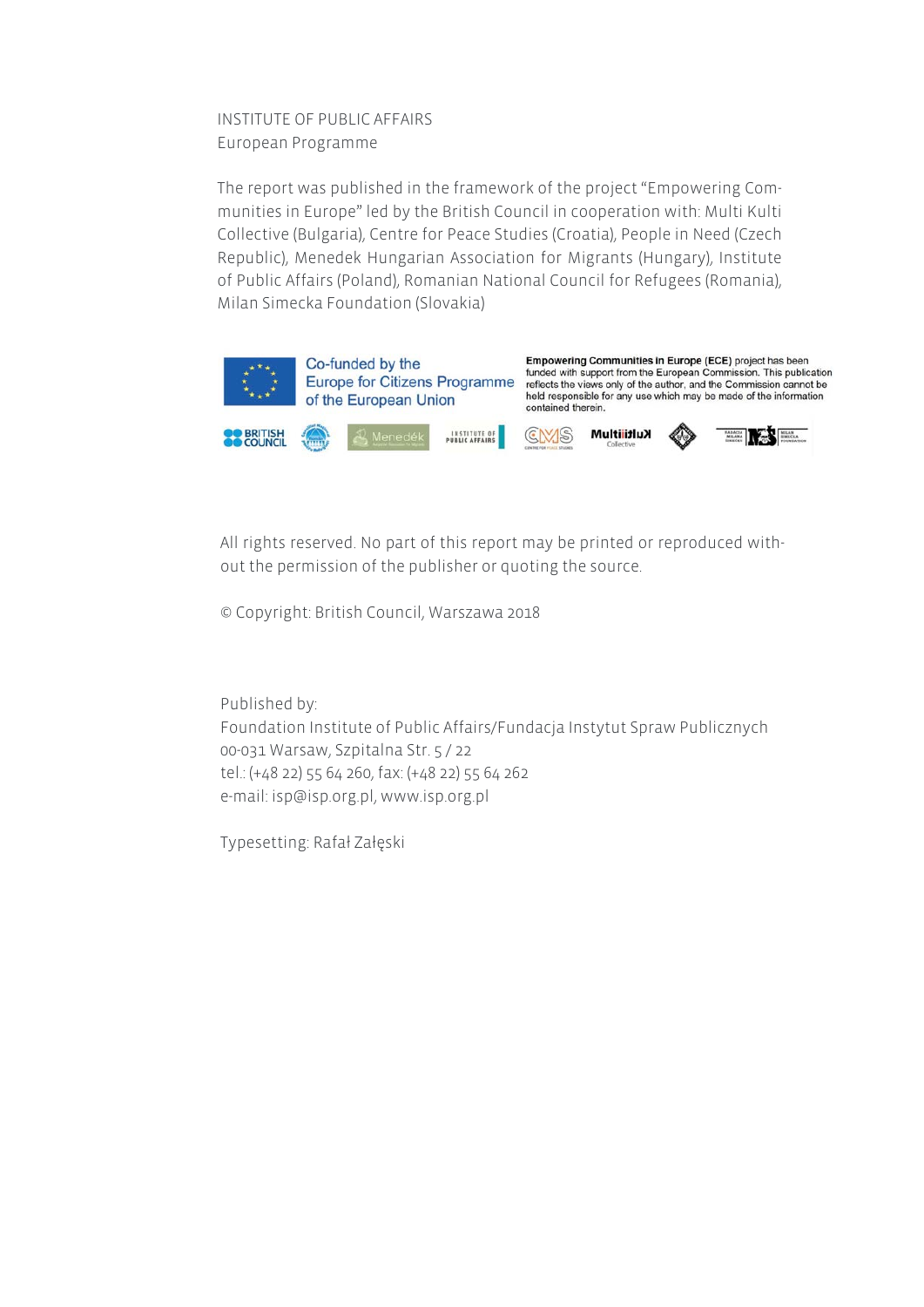#### I. THE AIM OF THE EXIT/ENTRANCE REPORT

In the Exit/Entrance Report we present findings from the workshops, social actions and lessons learned during the course of the Empowering Communities in Europe project. Let our social experiments be the inspiration for any others who would like to foster a more welcoming, mutually understanding and caring attitude between locals, migrants and refugees and help us to meet together in peace.

We believe that our experiences and ideas, along with the project's message of intercultural dialogue and inclusive communities, may be disseminated further after the project's completion by all people who care about our mutual understanding and fruitful relations.

## II. THE GIVE ME VOICE RESEARCH - BACKGROUND KNOWLEDGE FOR CHOOSING THE DIRECTIONS AND FOCUSES OF FURTHER ACTIVITY

As the initial Give Me Voice Research has shown, the countries chosen for the project (Bulgaria, Croatia, Czech Republic, Hungary, Poland, Romania and Slovakia) share some similarities in their social attitudes towards the issue of migration. It has been found that the 2015 crisis had a major impact on attitudes to the admission of refugees and migrants in the CEE7. The topic became politicized. A shift to a policy of non-admission and resistance to calls in favour of accepting immigrants has appeared. Generally speaking the fundamental division between "them and us" shapes the intergroup relations between established residents and newcomers. Anxiety over admission is as high in capitals as outside. People are afraid for their security and they show fear of the unknown. They predict the incompatibility of their respective cultures and competition over welfare entitlements, especially as they believe in a "mass" influx. A lack of knowledge, education, and personal contact between locals and migrants and refugees lets the mass media's message (especially concerning reports of terrorist acts) spread and obscure the reality of the situation. On the other hand, it was discovered that residents living around admission centres have a more positive attitude towards migrants as individuals but are still anxious about them as a group. Also past experience of integration success helps to reduce concerns (in Bulgaria and Croatia).

These findings not only justify the organization of educational events and social actions, but also give hints for actions that may result in more successful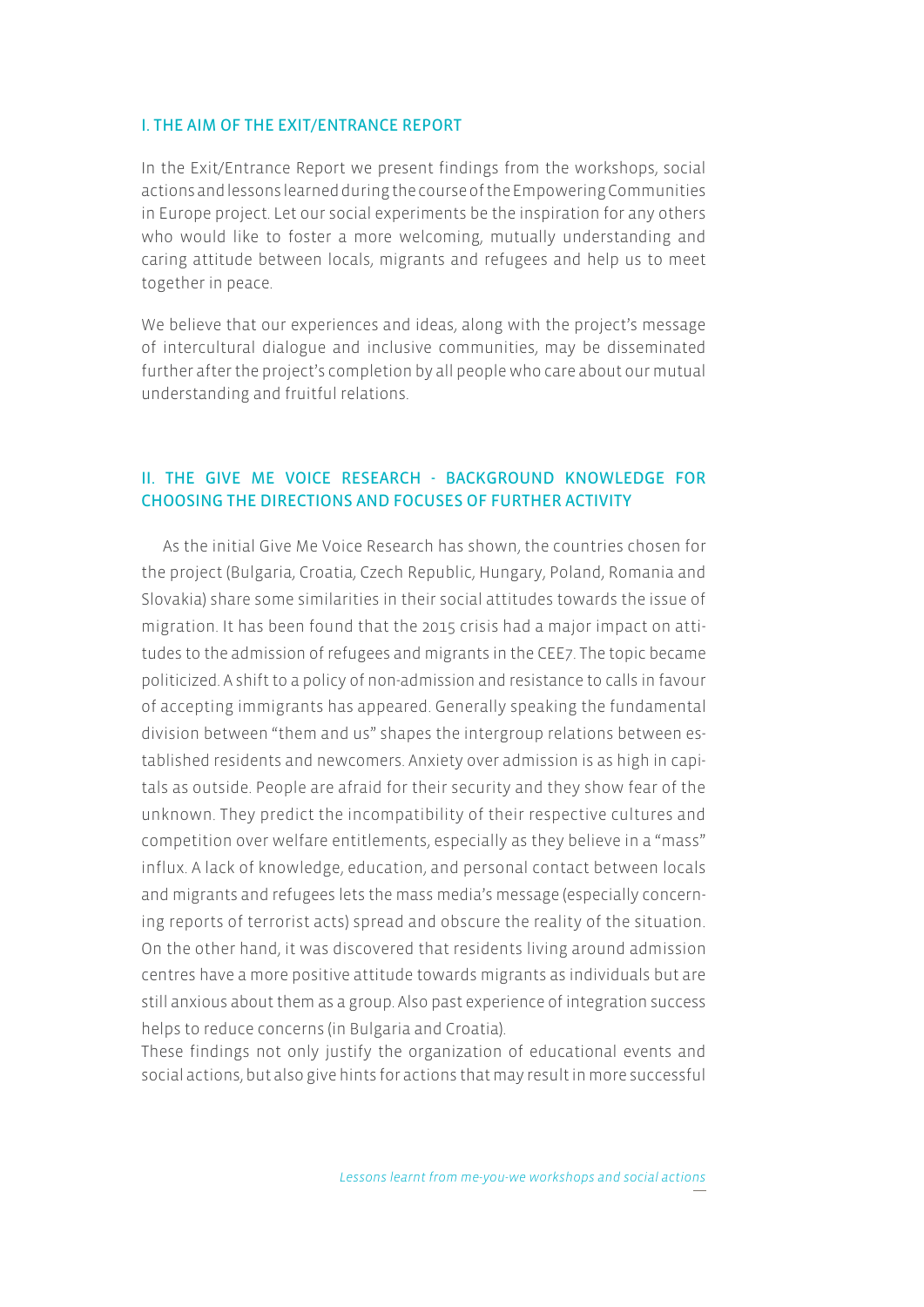outcomes. Therefore, a group of trained facilitators invited, inspired and supported participants of the Me-You-We Activities (workshops and social actions) to undertake some of these activities.

## III. LESSON LEARNT FROM THE ME-YOU-WE WORKSHOPS

## 1. PEOPLE WHO CARE ARE EVERYWHERE

To follow: The Me-You-We Workshops based on the British Council's Active Citizens methodology, delivered by the facilitators in all the projects' locations, have shown that in each of the countries there are people who care about refugees and migrants and would like to build better relations. In all locations people involved in social and civic activism were recruited.

To bear in mind: On the other hand, the recruitment process in many localities has shown that it is also a challenge to find bigger groups of people who would like to get involved at one time (in some localities, e.g. Croatia and Hungary, the initial recruitment process has failed and has had to be repeated). The people who care seem to be in a minority (in some localities, for example Hungary, such people are really scared to show empathy and interest in migrant issues). The activities undertaken within the project have shown that there are some hints to be followed:

- plan for small groups of participants,
- $\bullet$  repeat workshops at different times and in different localities,
- involve existing local organizations to help in recruitment.

"I was thrilled with the group, I felt free, with no fear, members of the group were intrinsically motivated, which could be seen throughout the activities." (Participant, Croatia)

# 2. MOST PROBABLE PROFILE OF THE PARTICIPANTS

To follow: In most of the countries young people (students, young activists and teachers) were more likely to become participants, with the exception of one of the Polish locations where a community of active seniors became involved. It has been shown that it was fruitful and successful to organize as diverse groups as possible, preferably with migrants'/refugees' representatives as regular participants and facilitators.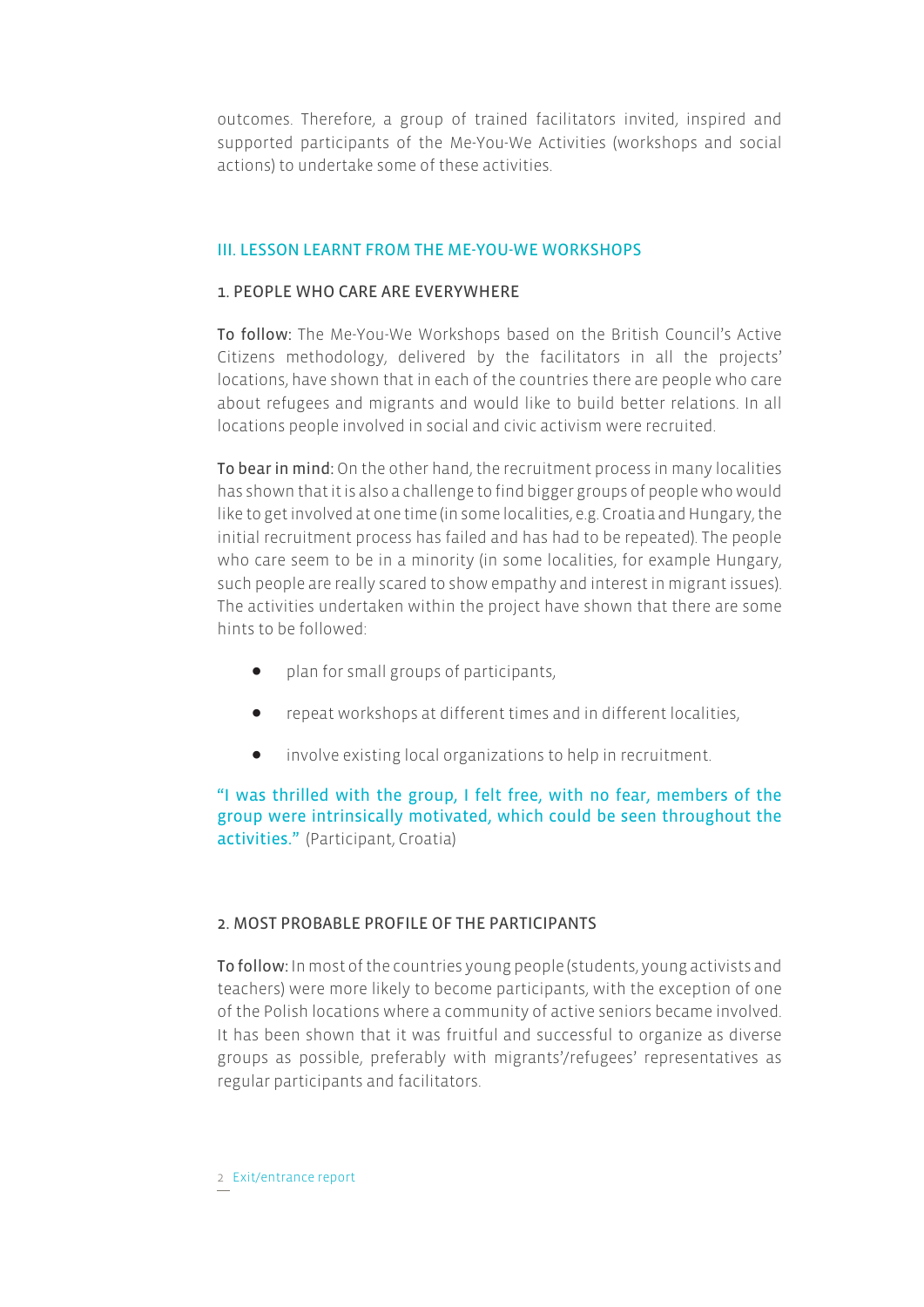Most of the participants were highly motivated in developing their knowledge and experience in building bridges between the majority and people with a migrant background, and they wanted to spread alternative messages to that of non-admission widely advocated after 2015.

It is worth arranging for these kinds of people to meet together and helping them to establish networks. They probably need support, empowerment and inspiration as much from the facilitators as from the other participants. It is important to show them, as a minority, that there are more of them and that their voices might be heard and / or strengthened. Strengthening the young migrant leaders (e.g. among the Czech participants) seems also to be an important achievement within the project.

To bear in mind: Despite the fact that most potential participants of the workshops are often involved and experienced in social activities on integration, diversity and migrant issues, it does not mean that they are free from assumptions, prejudices, unfair judgement, unequal treatment, or a post-colonial way of thinking based on hierarchy and a division between "Us" and "Them". Having good intentions does not mean that you do no harm. That is why the activities need ongoing reflection to be smart, truly participatory, inclusive and based on equal treatment.

It is also important to find people less convinced and less involved in active citizenship, from the less predictable social groups (like in some locations artists, film makers, seniors and others). This was possible within the project due to more dedicated recruitment and not relying on typical NGO recruitment channels.

"I will be the change!" (Participant, Croatia)

# 3. IMPACT OF THE CHOSEN METHODOLOGY

To follow: The workshop methodology (the British Council's Active Citizens approach) has been underlined in all the locations as a very effective way of working with people. Three factors seemed to be responsible for the success of the chosen approach: participants identified the combination of (1) selfreflection, (2) theoretical concepts and (3) putting their knowledge into direct practice as the roots of the successful learning experience.

To bear in mind: The methodology is process oriented and assumes participants have reasonable amount of time and energy to commit to the project. This might be a challenge given the speed of modern life, especially for people who are already socially involved activists, with their time limitations.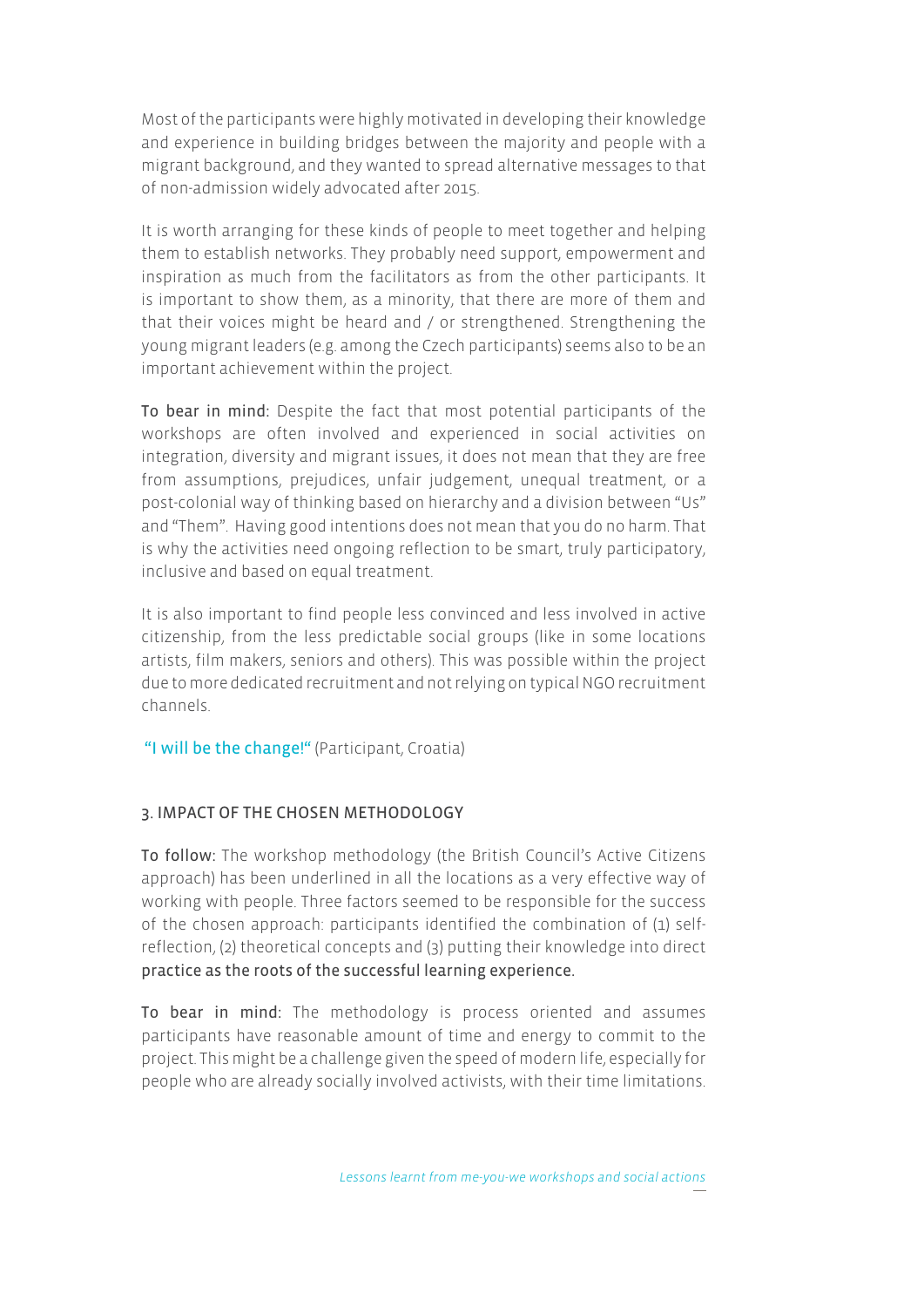It also became a barrier for those who have no experience of civic activism. Therefore, smaller groups than initially predicted were established in some of the locations to make sure that only highly motivated people took part in the workshops. Their role to cascade and disseminate the message through social actions requires more involvement and therefore the declaration of the commitment of their own time helps in the selection process and increases the likelihood that the project's effects will be long-lasting.

"It's hard to single out just one great thing about the workshop because it was a great training session as a whole and it helped me to learn how to organize and guide a group." (Participant, Croatia)

"The greatest experience for me was carrying out the community research. I could communicate with the locals; listen to them and hear their stories. I am glad about this experience." (Participant, Czech Republic)

"An important topic covered comprehensively and through different perspectives." (Participant, Croatia)

"During the workshop I learnt much more than at the University in three years." (Participant, Slovakia)

"The Workshops strengthened my knowledge of the process of developing and implementing social projects and thanks to new acquaintances I got a huge dose of inspiration and new energy." (Participant, Poland)

"I expected a very theoretical seminar, I am glad it was not the case". (Participant, Czech Republic)

"The methods are very praiseworthy; an excellent ratio of theory, personal experiences, activities and breaks." (Participant, Croatia)

"This was a very interesting experience for me and I learned a lot of new things about myself and my role in the group and society." (Participant, Poland)

## 4. THE PROJECT'S MIGRATION FOCUS

To follow: The project addresses topical, difficult and the socially dangerous issue of the perception of migrants and refugees and their ability to integrate within the local communities after the 2015 crisis. The research conducted identified the main concerns and shifts in opinion and proved the importance of taking action against a rising wave of intolerance and non-acceptance. Therefore, the specified focus and profile of the projects seemed to be rational and justified.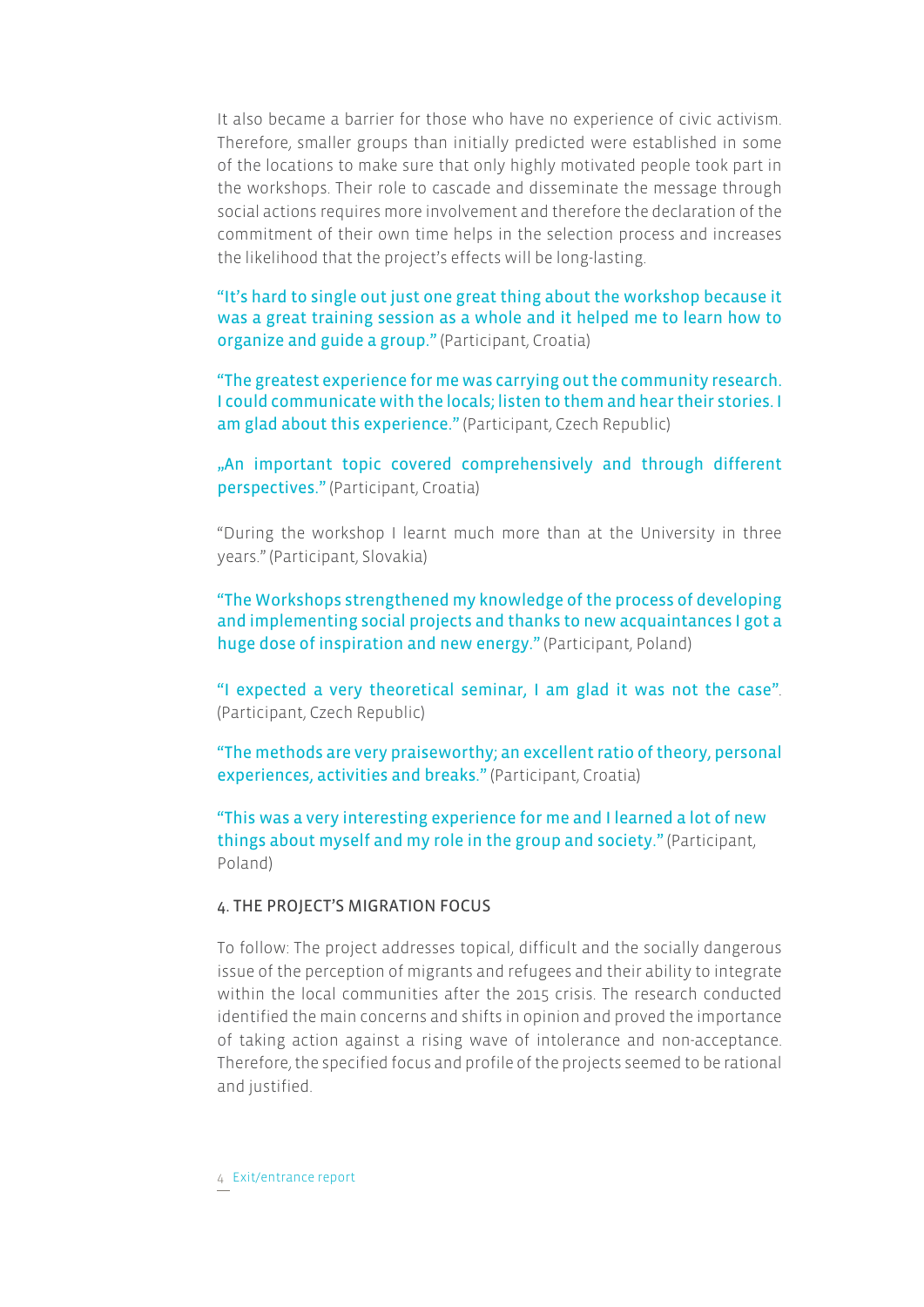To bear in mind: The idea of focusing on the given topic ("MIGRATION") somehow contradicts the basic assumptions of the Active Citizens methodology, according to which it is better if the issues to be addressed are derived from the communities themselves. It happened that even though participants had decided to take part in the project to deliver Social Actions dedicated to migrants and refugees, in the process of reflection on their own communities, they discovered some issues that seemed to be more important for their communities, which they wanted to tackle. The solution for such a concern might be finding out the Social Actions' ideas combining different focuses, incorporating migrant/ international/ global issues into the identified aspects of interest.

# IV. SOCIAL ACTIONS AS FURTHER INSPIRATIONS

The participants of the Me-You-We Workshops conducted the Social Actions:

- to create opportunities for direct contact and real encounters,
- to bring each other closer together, in order to support mutual understanding,
- to fight against prejudices and destroy myths,
- to discuss, exchange and offer alternative sources of information,
- to introduce different people to each other,
- $\bullet$  to learn and develop better understanding of the migration process and integration dynamics,
- $\bullet$  to appreciate, empower and support counter-messages and caring people.

The activities undertaken have shown that it is worth following such rules as the following:

- $\bullet$  work with the local communities and their leaders;
- involve migrants themselves and listen to their perspective, needs and pains;
- get in touch with multipliers and influencers within the community, like teachers and other influential people;
- choose actions directly driven by the community interests and address local people's needs;
- adjust the language and try to work and distribute materials in local languages (not only English);
- find out not only what does not work, but also what works and base your activity on that;
- $\bullet$  use the important local days in the calendar to celebrate diversity and raise interest in specific issues (1<sup>st</sup> June – International Children's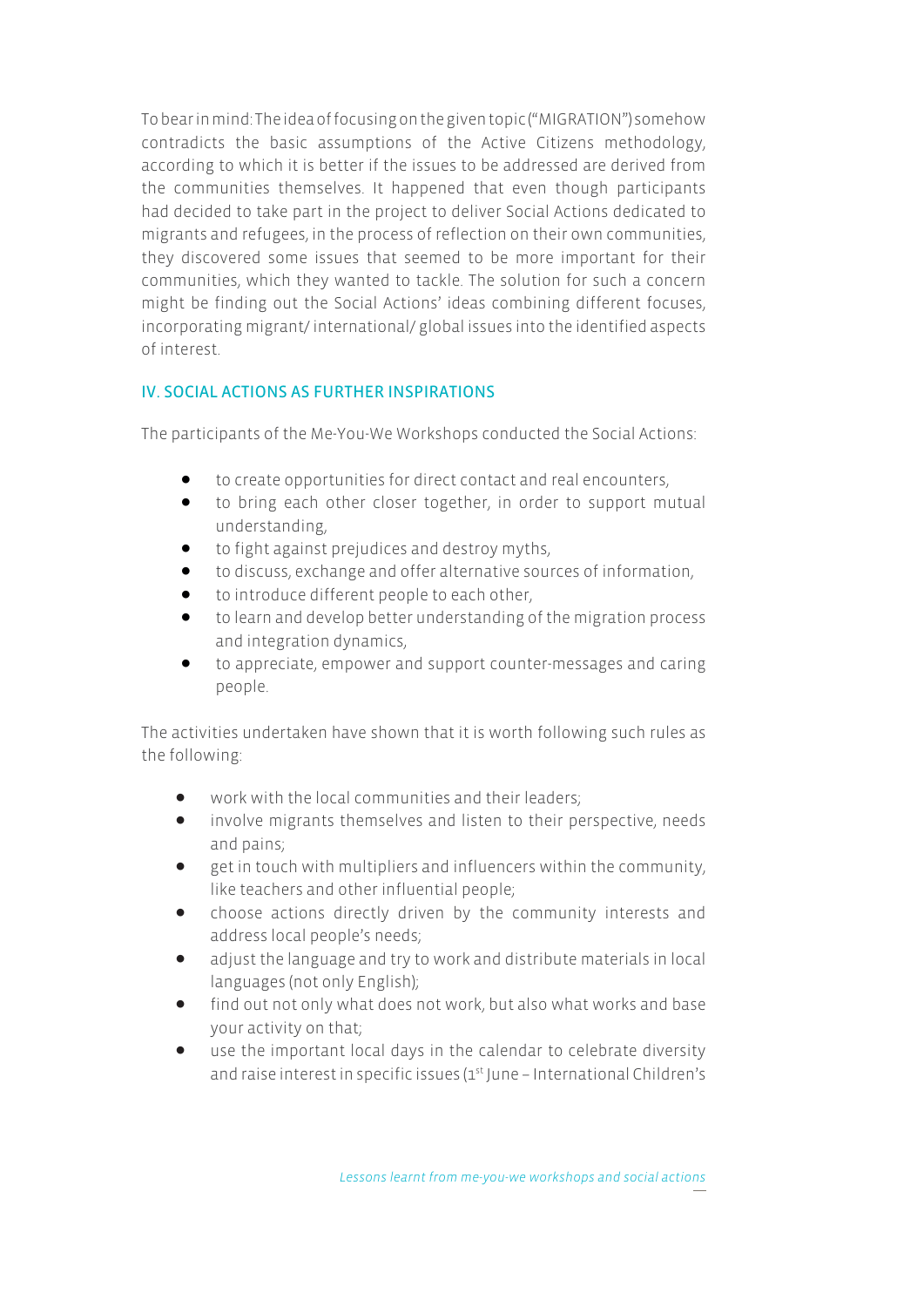Day, 8<sup>th</sup> March – International Women's Day, 20<sup>th</sup> June – World Refugee Day and other International Days established for example by the UN – check for more: http://www.un.org/en/sections/observances/ international-days/);

- offer the participants in the Social Actions help with preparation, explanation and facilitation of the encounter (do not count only on the contact itself but help people to get involved in it and let them reflect on and understand the process);
- communicate intensively with the organizers of the Social Actions after the workshops to encourage, support and help them;
- get people (the organizers and participants in the Social Actions) involved in the preparation phase, make them responsible for the process and its results;
- $\bullet$  find support in the form of the partnership with and / or patronage of the local authorities, the Local Government; international bodies such as the Council of Europe; local, regional and national media and other influential and important stakeholders;
- start to plan the Social Action early, from the beginning of your involvement in the project; build plans step-by-step, designing them from different angles to give yourself time to think, go deeper and be more specific;
- promote positive messages and experiences;
- decide the scope and target group (intimate or wide) and rethink both the advantages and disadvantages.

Different types of Social Actions were undertaken, such as:

# 1. CREATING EDUCATIONAL OPPORTUNITIES:

a) working with the school community/ within the school context directly on migration issues by different types of learning arrangements (different levels of education – from kindergarten to college and university students):

Delivering interactive workshops specifically on the migration and integration issues (Medical high school in Osijek, Croatia; Un hommage à "Be the Change", Lepoglava, Croatia; Tina Ujevića high school, Kutina, Croatia).



6 Exit/entrance report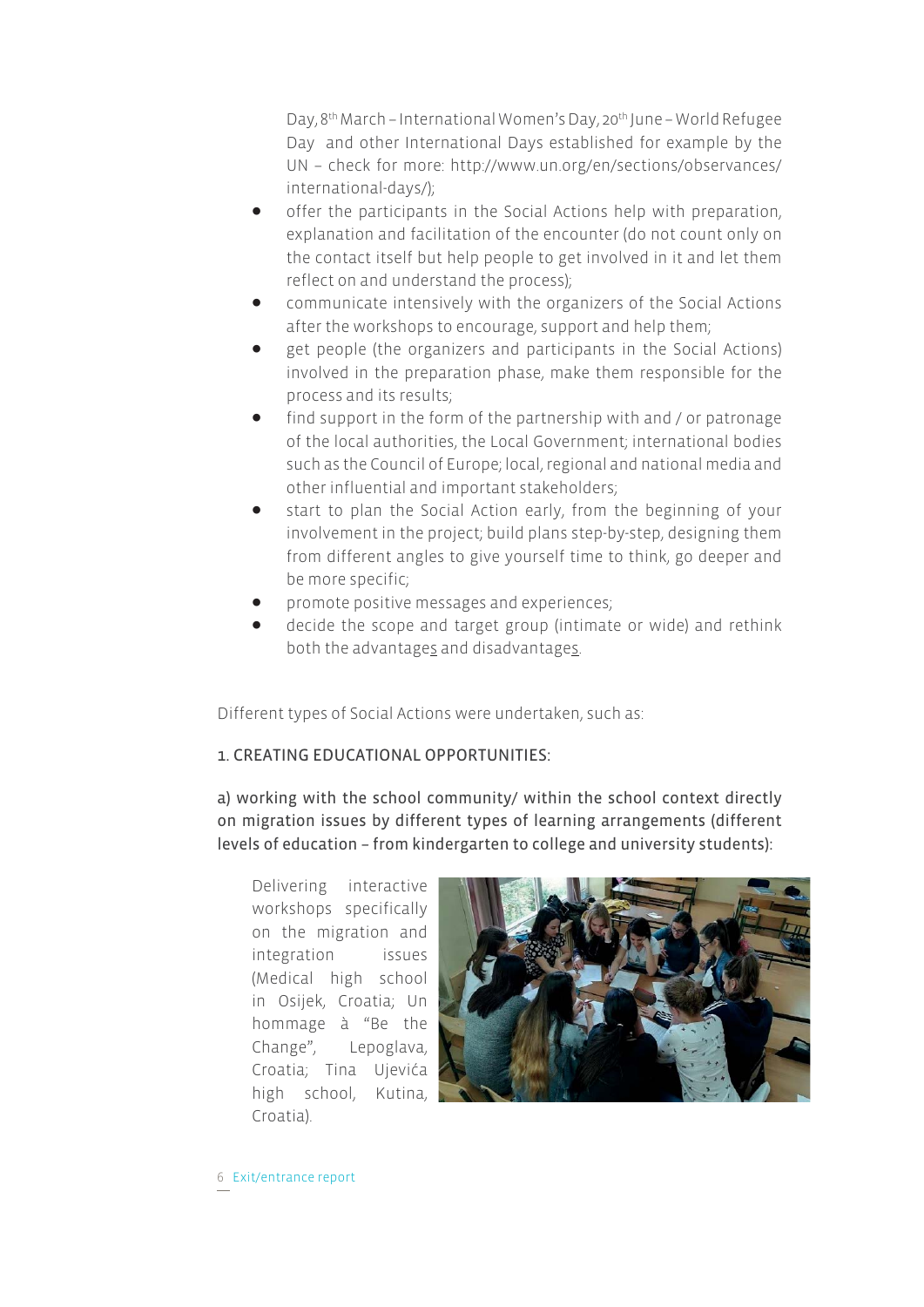Conducting informative sessions run by the migrants themselves – using a story telling, personal experience approach. The sessions were introduced duringzthe international mobility program, in which teachers and students from six countries participated, which extended the target group and scope of the Social Action (Bucharest, Romania).



Preparing the educational materials to be used by teachers in classes with students of mixed/ international backgrounds: selection of international stories/ books and the instructions and "worksheets" including words in the different languages and games for kids focusing on diversity (Czech Republic).

Conducting a series of seven Social Actions under the name "Week of Communion" to bridge the differences between students, to encourage friendship and fellowship and to familiarize themselves with and connect with their newly arrived classmates who are asylum seekers living in the local reception centre (School Velimir Vidrić, Kutina, Croatia). It is worth underlining that friendship was the core concept to be explored by art, sport, creativity, and culinary activities. Some permanent results of the activities have been established: The Student Council agreed on Rules of Friendship, and a Welcome Pack, consisting of a DIY picture book and a map for students from a migrant background attending the school, were prepared by the students themselves.



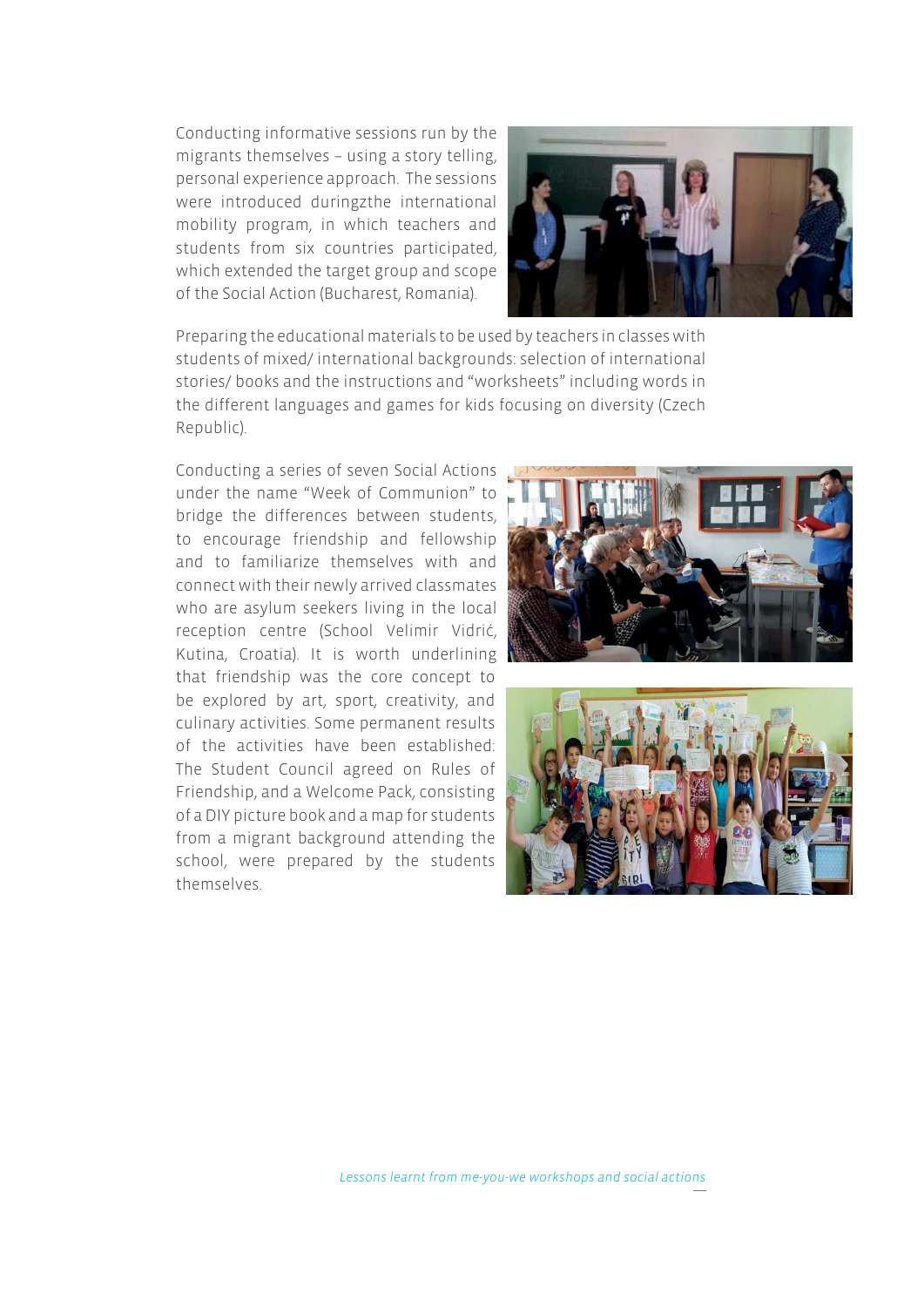**b) meeting with the school representatives and other target groups/ publics outside the school context, directly and non-directly on migration issues, by different types of meeting arrangements:**

Conducting a Drama Workshop – Theatre of the Oppressed (City Library Ogulin, Croatia).

Created a geocache containing fairy tales from different countries so that anyone can find it and take some of the fairy tales home (Czech Republic).

Open lectures such as "Refugees stories from real life - representations, challenges, myths and reality", "Balkan route - Tovarnik, Opatovac and Slavonski Brod - report from the field", "Human





rights" at the local library open to the public, especially adults from the local community (City Library Ogulin, Croatia).

"Friendly stories" – a nationwide initiative which aimed to promote tolerance and acceptance of other cultures using arts and creativity; in the form of a drawing competition (stories about international friendship) conducted on Facebook, with the following products: a collection of children's picture stories, certificates for participants, an online book and an exhibition for further dissemination. Partnership and collaboration with Caritas, refugee centres, schools and NGOs across the country. The project was launched on  $1<sup>st</sup>$  June, International Children's Day; it received wide national, local and online media coverage (Burgas, Bulgaria).

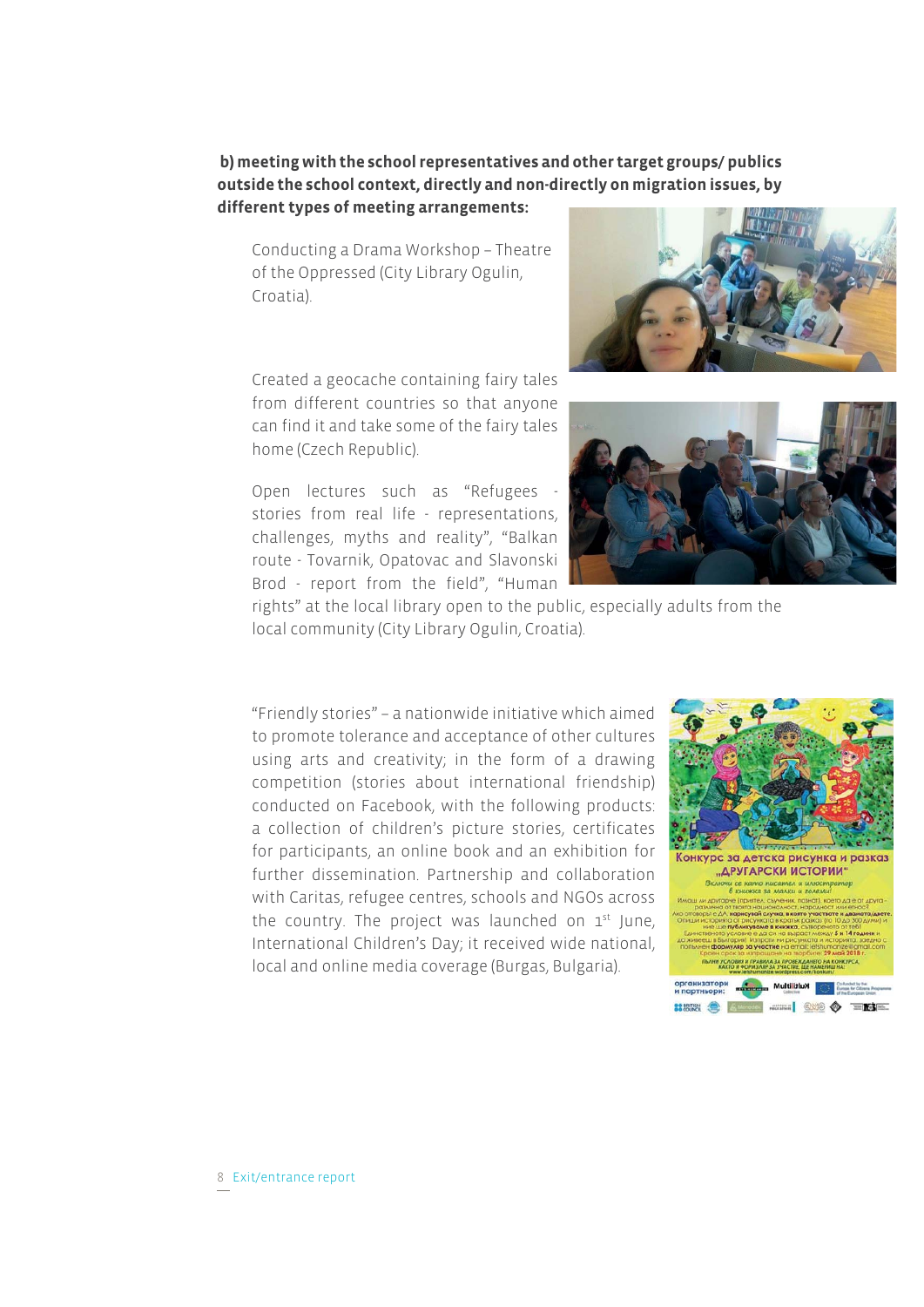#### 2. CREATING ENCOUNTER OPPORTUNITIES:

#### a) within a smaller, dedicated community:

Organizing a multicultural knitting workshop to encourage networking of activists, migrants and Polish women who are professionally active around a noble goal – supporting premature babies from hospitals across Poland. The meeting opened people up to the realities of life in Poland



and to the interesting ideas of activists, but also generated new ideas for joint activities in the city (Warsaw, Poland).

Organizing culinary events, workshops, shows and exchanges. Cooking, eating and celebrating is a starting point for getting to know each other, facilitating dialogue, and letting people talk about any issue they found interesting (whether



or not that includes peoples' cultural backgrounds). (Community Cooking in Szeged Waldorf School, Hungary; Be-Cool-inary, Burgas, Bulgaria).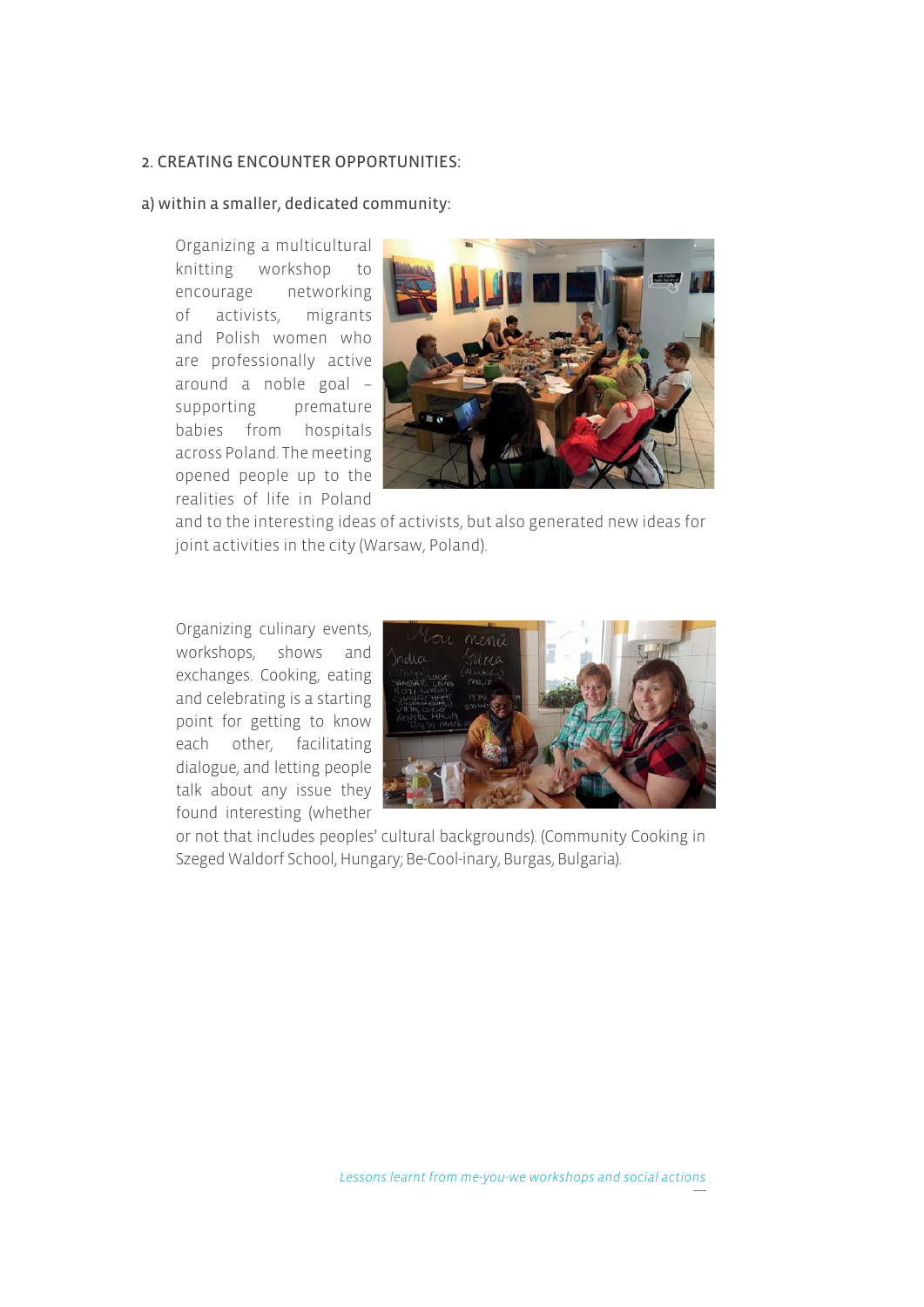## b) open to the public / broad spread:

"We sail the same boat" happening: initiating debate and encounters

in a public space on the day of the national elections in the main pedestrian street, under the title "We sail the same boat - so let us speak about it in the meantime", which is a well-known Hungarian proverb, meaning that we all have the same problems and difficulties, and we are all aiming to reach the same destination. Activists talked with passers-by about the divisions in politics and



society. Altogether, the action was addressed to a few hundred citizens (Szeged, Hungary).

Reading club – Greenoteca: an abandoned public space was rearranged and transformed with children, to make somewhere children of different

backgrounds (with three migrants from Senegal as a starting point) meet weekly and read different books. Let children read, spend quality time and learn new things. Supported by the FB page "Creative readers/ Cititori creative," where posts with photos and stories from the reading sessions are published regularly (Curtea de Arges, Romania).



"A Town at a River" project is thought as an meta project integrating initiatives, people, ideas involving issues concerning refugee community in Bialystok as new citizens of the city. Two events were held in scope of the project: Art craft workshop organised by the senior community of the University of the Third Age and an intercultural meeting



of the senior community of the University of the Third Age and Chechen refugee women with their families (Bialystok, Poland).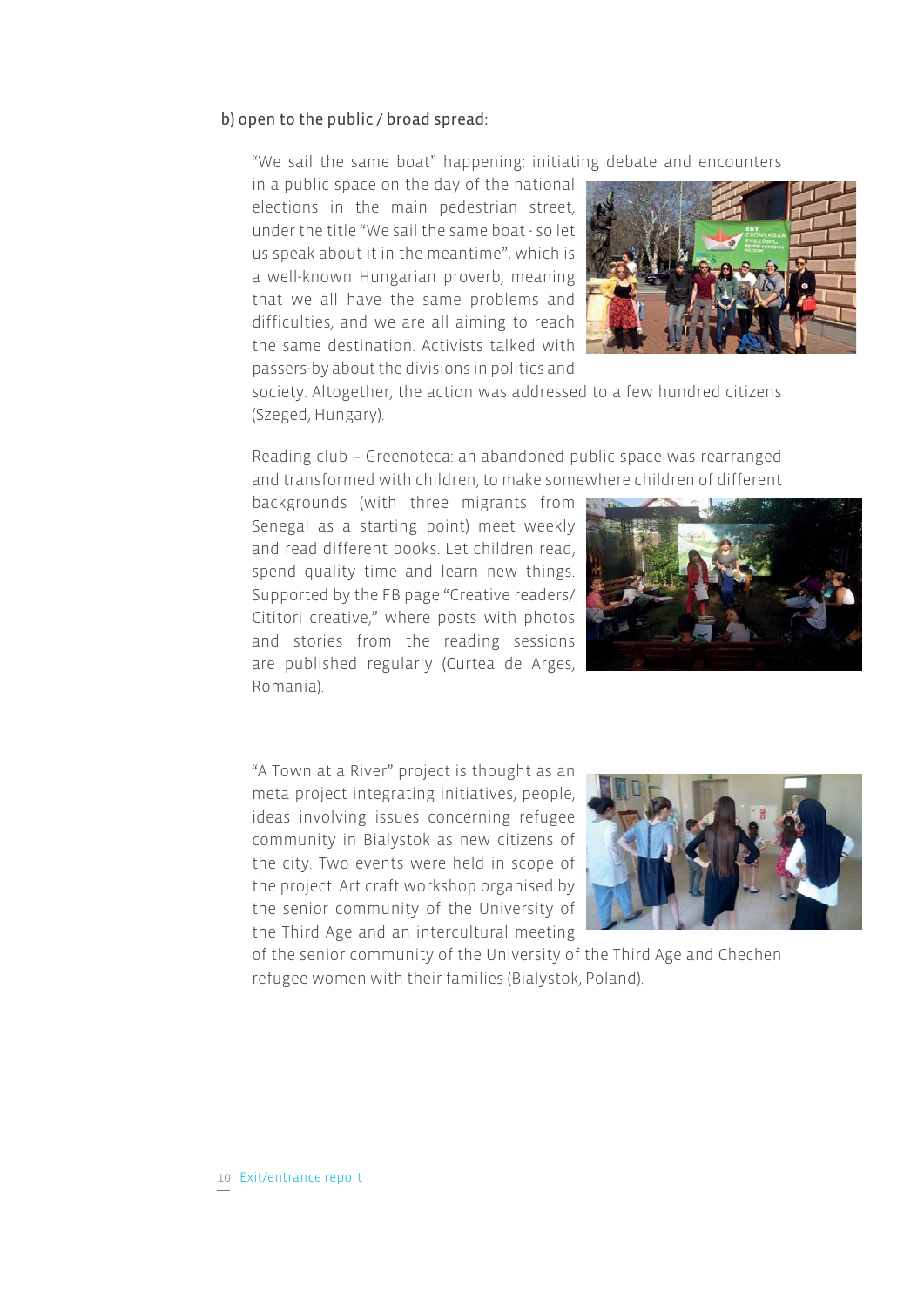#### 3. CREATING EMPOWERMENT OPPORTUNITIES:

Celebrating Women´s Day by offering the appreciation and respect represented by a flower to women, especially migrants, and workers whose work is often dangerous, dirty and demeaning (check: https://www. youtube.com/watch?v=TmiuyLIRmPc) (Czech Republic)

Organizing a cricket match as an opportunity for Slovakian and Indian students to meet and get to know each other. The organizer saw the impact of the event as an empowering force for the community of Indian students. They appreciated the extraordinary opportunity to play the game and were open to other events in the future (Košice, Slovakia)





## V. FURTHER DEVELOPMENT

It seems that activities dedicated to schools (students, teachers and whole communities) and / or focused on creating educational opportunities

are the most popular and probably more easy to put into practice. It is worth continuing in this direction, filling the cognitive gap and shaping peoples' mentality, both at schools and outside the institutional context. On the other hand, identifying other, less popular target groups and important communities, where the integration messages might be passed on successfully, is strongly recommended.

Creating space for being



together, exchanging ideas, building personal contacts and relations seems to also be a very welcome direction for social actions that enhance the possibilities for more effective integration. There is a whole range of other possibilities to make people meet and interact with each other, both in smaller and wider forums. It is important to create the opportunities for intergroup and interpersonal cooperation, instead of competition.